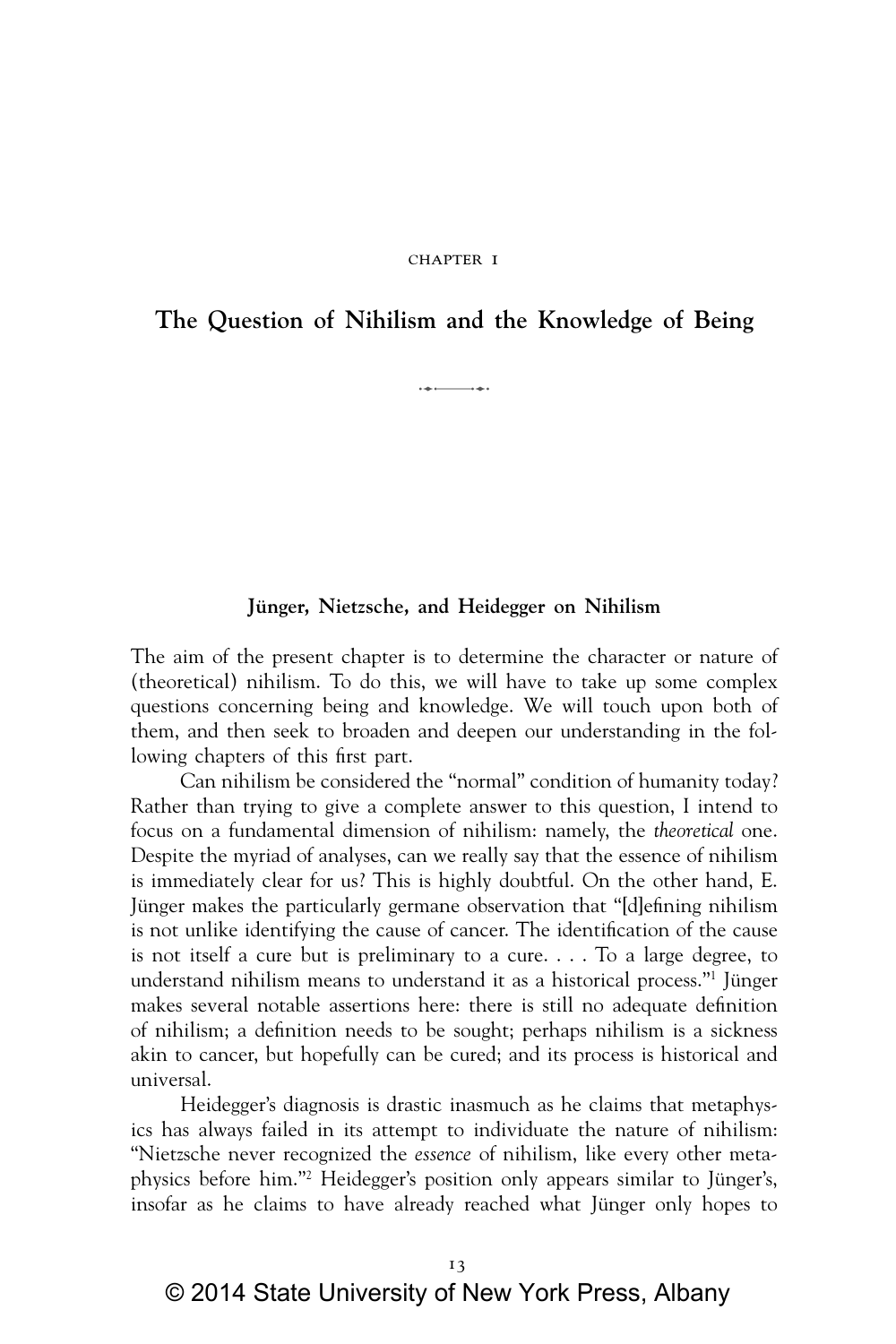attain: the nature of nihilism. We thus find ourselves asking the unavoidable question: What is nihilism? And is there such a thing as *theoretical* or *speculative* nihilism? If so, what is its essence? If such a thing does exist then the question as to whether it constitutes, in the final analysis, the decisive element of *every* nihilism—that element which casts a wide and decisive shadow over all reality—must remain open.

At first, we must point out that in our own time, "nihilism" is usually taken to mean a philosophical‑cultural complex marked with at least some of the following characteristics: (1) the destruction of every sure foundation (Nietzsche's announcement that "God is dead" expresses the crumbling of every meaningful foundation); (2) the denial of any finality of man or the cosmos, such that reality appears as a variable mixture of meaningless horizons: existence has no goal, the energy of life tends to nothing, and becoming has no final end; (3) the reduction of the subject to mere functionality; (4) all judgments of value are equally valid (such an assertion can easily be twisted to mean the following: every value judgment is invalid—or rather, value shows no connection to being anymore, but rather emerges from the obscure depths of subjective freedom). Nihilism thus has several aspects. But even in its last form as moral nihilism—a form that seems to tower over the cultural scene, both in the "moderate and urbane" version according to which all moral values are subjective and chosen only on the basis of individual preference, and in the radical version according to which any distinction between good and evil is effaced—reveals only a few elements that help determine nihilism's essence. In fact, moral nihilism would not be possible without an underlying theoretical nihilism. When the vehement critique of all morals, as well as the will to power, made their appearance, nihilism's dialectic had already passed through various stages and made most of its major decisions. K. Löwith offers a similar analysis in less speculative and more historical‑spiritual terms in his book *European Nihilism. Reflections on the Spiritual Antecedents of the European War* (Laterza: C. Galli ed., 1999). If metaphysics searches for and formulates a response to the question of being and truth, then delving into speculative thought cannot but lead to the realm of morals. It would be a mistake for us to think that we have reached the heart of nihilism if we fail to reestablish contact with the central questions of metaphysics.

While there is considerable agreement among various descriptions of the symptoms and effects of nihilism, a search for its roots opens room for many disagreements that will have a decisive effect on discussions about how to overcome it. Any attempt to overcome an occurrence whose causes are unknown is futile. Jünger's assessment at least puts us on the right methodological path—a path trodden previously by thinkers such as Nietzsche and Heidegger. While the two most remarkable strains of nihilism in contem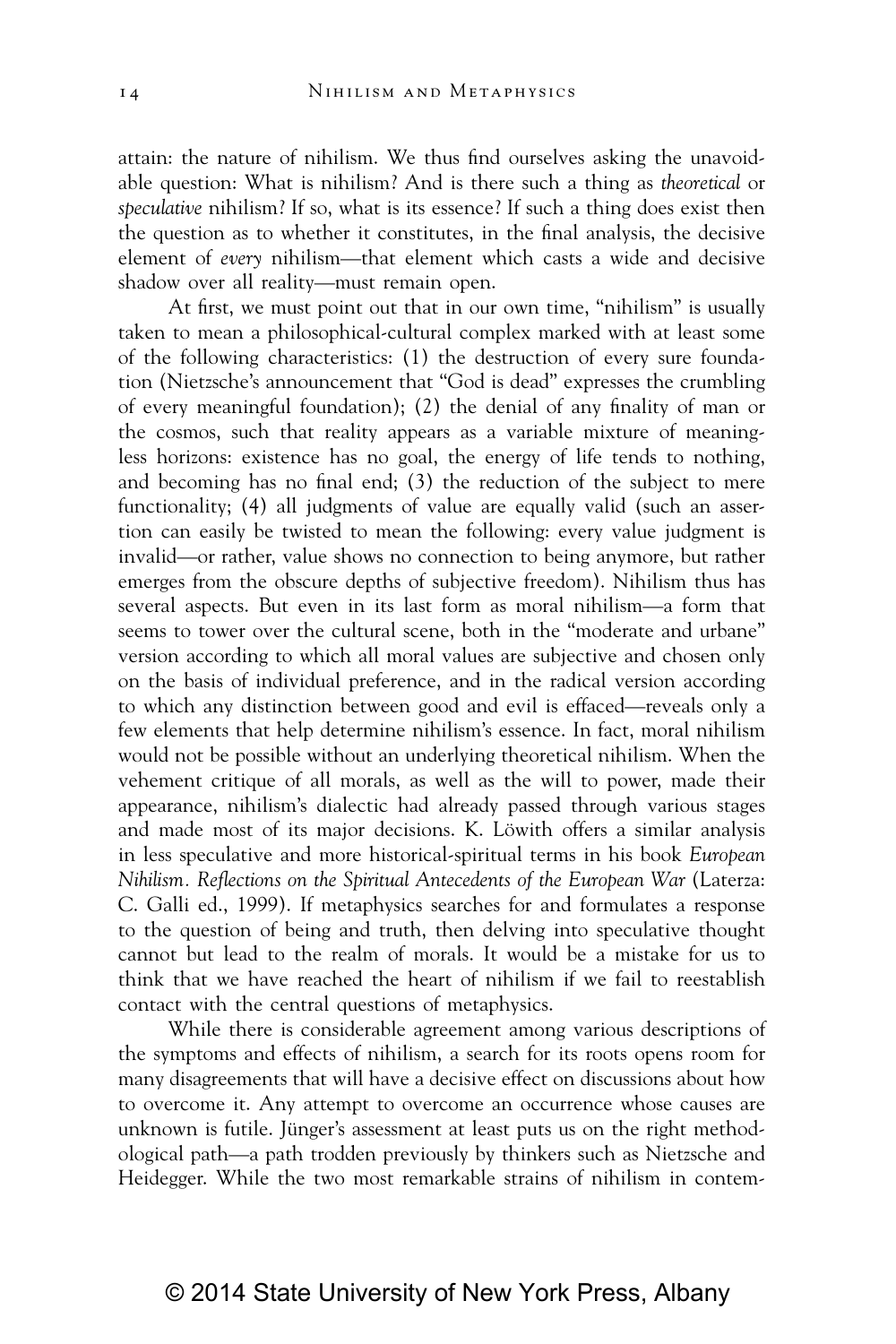porary culture proceed from Nietzsche and Heidegger, we must remember that not only are there other thinkers who reflected on the essence of nihilism, but there are those who show a nihilistic bend or who build their philosophy on an implicitly nihilistic foundation. Gentile's philosophy is worth mentioning in this regard.<sup>3</sup>

It is worth noting that for Nietzsche nihilism means devaluing the supreme values that belong to the supersensible world of Platonic metaphysics (from which the entire metaphysics of the West draws its inspiration), insofar as those values are no longer capable of informing history and must be replaced by a new set of values arising from the will to power (active nihilism). The old metaphysics was viewed from the perspective of "value" which should now be replaced with the will to power. According to Nietzsche, the division between the sensible world and the supersensible one (or "true world") is not only the essence of Platonism but of all metaphysics. Through this division, the supersensible world, God, ideas, moral laws, truth, etc. are progressively eliminated in an epochal dialectic forged with the sledgehammer of the will to power—which is part of being itself—and with the counterforce of life-values. At the root of this dialectic is the nihilistic idea that there is no response to the question "why." Inasmuch as truth—which is now dissolved into an infinite number of interpretations does not exist anymore, and the intellect is incapable of offering an adequate response, a new experiment is called for. Perhaps humanity will be doomed by it, Nietzsche observes, adding: "Oh well. Let it be!"—since nihilism might be humanity's last chance. Perhaps this experiment might reach an active, affirmative, and complete nihilism. In order for this to happen, nihilism must be extreme, asserting itself as the paradigm of the spirit's highest power: a "divine" way of thinking according to the dictates of Dionysius.

For Heidegger, metaphysics is inherently incapable of thinking "being" and "ontological difference." Metaphysics itself is nihilism, because it turns to the question of *ens* rather than "being" (*esse*). It is only onto‑logy: "Oblivi‑ ous of being and of its own truth, Western thinking since its beginning has constantly thought beings as such. . . . This thinking that has remained oblivious of being itself is the simple and all‑bearing (and for that reason enigmatic and unexperienced) event of Western history, which meanwhile is about to expand itself into world-history.  $\ldots$  The interpretation of the supersensory world, the interpretation of God as the highest value is not thought on the basis of being."4 All of metaphysics, as metaphysics, has forgotten being; its history, therefore, insofar as it is the history of the truth of *ens,* is the very essence of nihilism: "Nowhere do we meet a thinking that thinks the truth of being itself and thererby truth itself as being. . . . The history of being begins—necessarily begins—*with the forgottenness of being*."5 Consequently, nihilism, which was a necessary companion along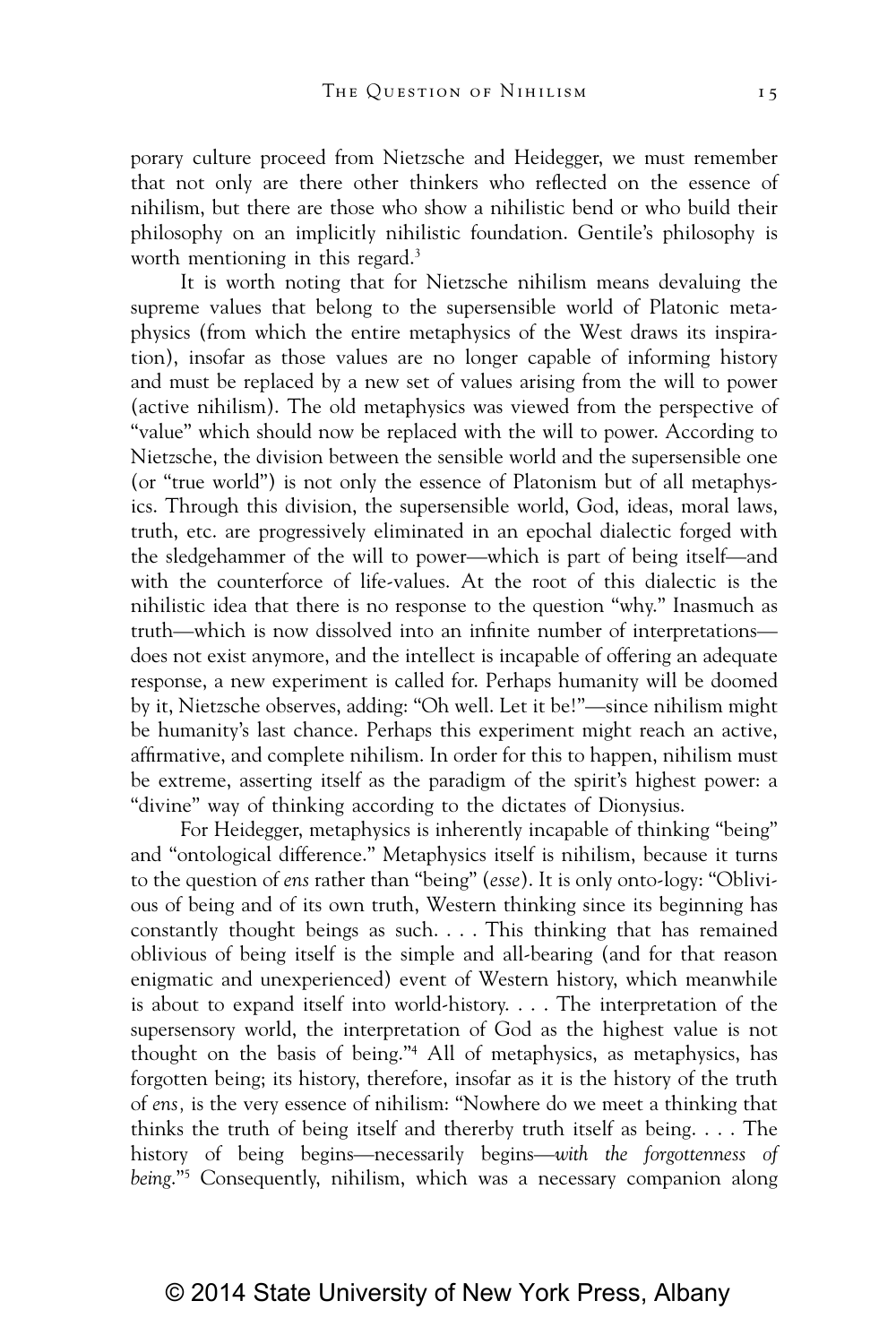the metaphysical journey, "is the fundamental movement in the story of the West," finding its highpoint in the "Nietzsche problem." Nietzsche's thought is understood as the final stage of the entire Western metaphysical enterprise: "[S]ince metaphysics, through Nietasche has deprived itself of its own essential possibility in certain respects, and therefore to that extend other possibilities of metaphysics can no longer become apparent. After the metaphysical reversal carried out by Nietzsche, all that is left to metaphysics is to be inverted into the dire state of its non‑essence."6 In Heidegger's estimation, metaphysics is in error because it has not reflected on the truth of being. This error, however, is to some extent necessary as being escapes and hides: "In its essence metaphysics would be the unthought—because withheld—mystery of being itself."7

#### **The Nature of Nihilism**

Two incommensurable analyses of the nature of nihilism emerge from our considerations so far: nihilism as the devaluation of supreme values and as the forgetting/oblivion of being. Our considerations thus lead to a further question: Have the depths of the problem of nihilism been completely plumbed by Nietzsche and Heidegger? Has its nature been truly grasped and its foundation understood? To answer these questions we will have to engage in a radical determination of the problem, which involves the nature of thought as well as the questions of being and metaphysics. The methodological principle from which we begin our reading of nihilism is summed up with the idea that its determination is a *theoretical* act, because only on the basis of a knowledge of the truth of being can we establish the nature of nihilism. This is the first step we must make: a step all the more important when we consider that the contours of nihilism are still vague.

The task of philosophy, as repeatedly proposed since ancient times, can be summarized as the attempt to answer a question: What is being? (Aristotle made this observation, even though he maintained that the question could be reduced to another: namely, "What is substance?" In asking this question about being as such, we are seeking the truth in the sense that the original and primary essence of truth lies in its relation to being and its manifestation of being.) On the other hand, our investigation revolves around the essence of speculative nihilism, which in every time and place has been precisely what it is today. So if we hold up to our mind's eye the term *nihilism* and focus on it, we know that it alludes to "nothing," and perhaps more precisely to a "rendering into nothing" or "annihilation." And what is annihilated in theoretical nihilism if not the truth of being? *Speculative nihilism therefore concerns the process of annihilating the truth of being,* which can occur to various degrees until it culminates in a final and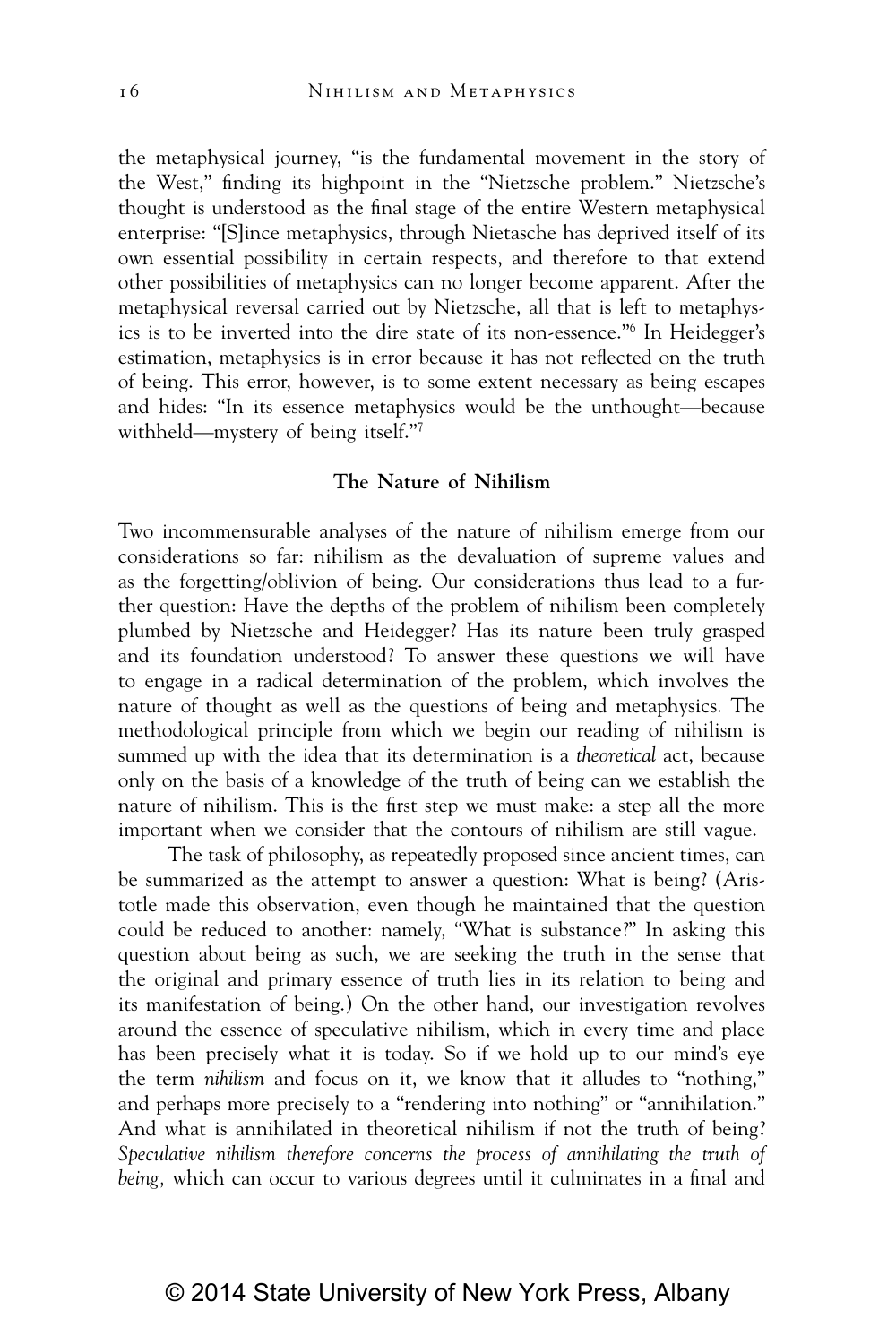complete negation. Nihilism proceeds by the *forgetting of being,* which is connected to the abandonment of *real knowledge*: that is, to an *antirealist paradigm*. The result of this process is summed up (cf. chapter 15) in the crisis of the doctrine of epistemic knowledge, as well as in the substitution of contemplative freedom directed at truth—whose aim is knowledge—with the will to power and utility.

Realism and antirealism are determinations of thought, not of being. They both concern the spirit in its quest to relate to and to attain knowledge of the real. Thought is ultimately measured by that which stands in front of it. To exist in the presence of being and to be grounded in the transparency of knowing it: this is realism. Its opposite is theoretical nihil‑ ism. The starting point of any misguided theory of cognition—which occurs whenever we presume to reach being by starting with the abstract, the logical, or with a priori forms—is found precisely in our failure stay connected with reality. These initial suggestions will suffice for the moment to clarify why we assign a quite different meaning to "nihilism" than those used by Nietzsche or Heidegger. Do we call it "nihilism" because through it being falls into nothingness? Do we call it "nihilism" because it seeks to reflect on the nature of nothingness? Or do we call it "nihilism" because it leaves Leibniz's above-quoted question unanswered? No matter how fundamental these questions are, none of them comes into play in the reflection upon theoretical nihilism. Rather, our interest is the ontological‑gnoseological problem of the truth of being and our knowledge of it. Hence, I intend to use the expression "speculative nihilism" explicitly in its connection to the denial of realism through a process that seeks to clarify the "pathological" (i.e., nihilism) in light of the "normal" (i.e., realism) and vice versa.

If *nihilism, the forgetting of being,* and *antirealism* constitute a triad where each member is implied by the other, we still need to determine more thoroughly both the noetic‑ontological process through which they are woven together and the process that refuses to embrace being as the highest good of the intellect. It seems that the latter is related to a deviation from the normal way we intend knowledge and the relationship between thinking and being (and, in the final analysis, the very essence of truth). It eschews the intellect's orientation toward the object, its true homeland, and thus falls into a forgetting of being. By referring to the concept of truth, we place ourselves at the center—or rather at the height—of nihilism, because its apex consists precisely in the abandonment of the notion of truth as conformity of thought and things: in other words, the idea that there is no structure in things by which thought can measure itself because of an *unsurpassable chasm between thought and being.* This was the step which Nietzsche took and Heidegger repeated, for both of them, in different ways, inherited modern dualism and representationalism.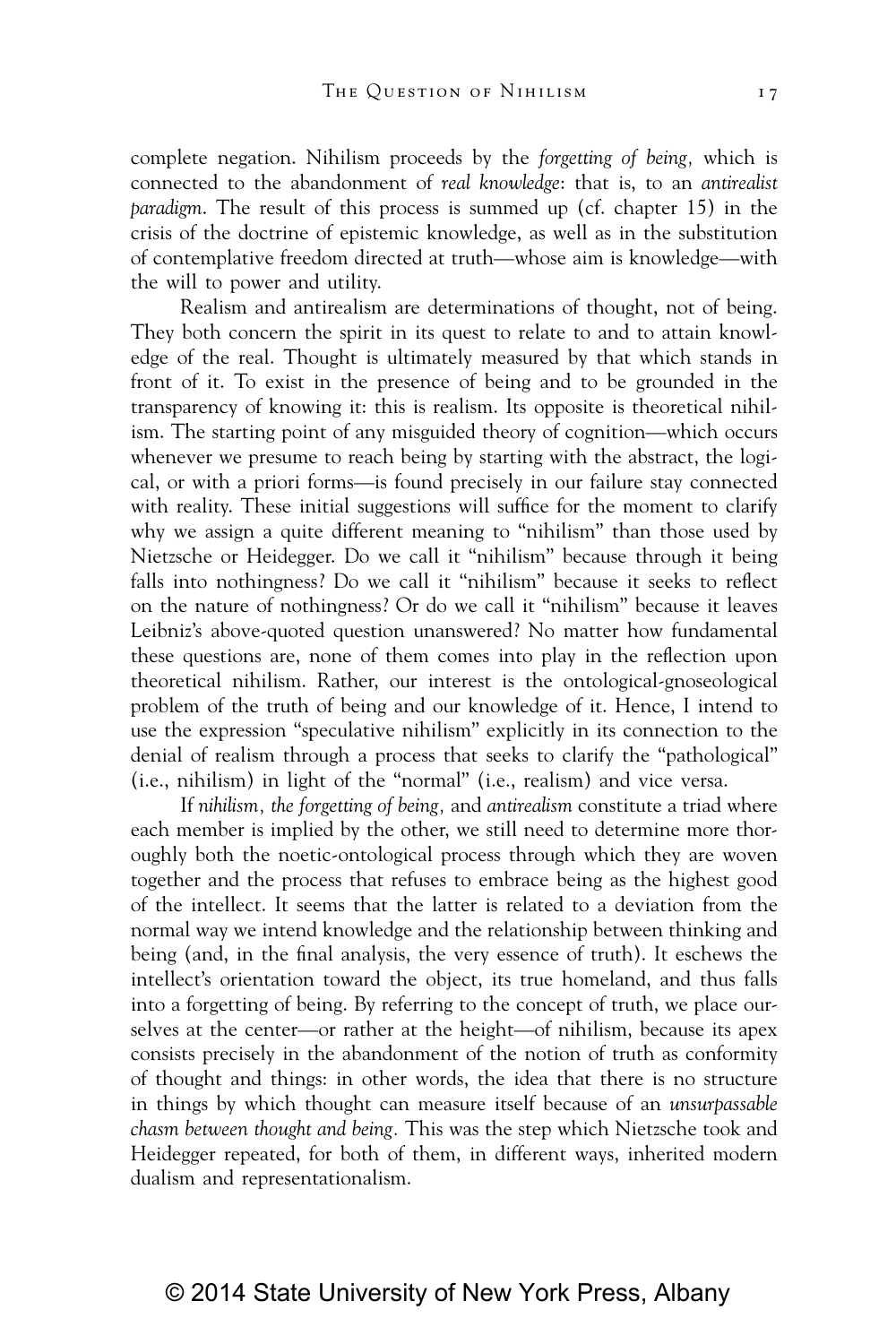I would thus offer the following analysis: the essence of speculative nihilism consists (and has its origin) in the incapacity to reach being through eidetic-judicative visualization. This fundamental event is strictly tied to the metaphysical crisis of the intellect (*intellectus/nous*) and hence to the abandonment of intellectual intuition: the intellectual intuition of being reached through judgment. According to the picture I have sketched—the details of which chapter 3 will fill in—the intellect, the highest level of man's cognitive faculty (even higher than discursive activity, which belongs to reason [*ratio*]), is understood as a *faculty of being and of first principles,* or as an "ontological sense" radically diverse from Kant's a priori faculty which is not perceptive but rather synthetic-constructive.<sup>8</sup> The decisive question hinges upon the issue of whether *intelligere* is understood as *intus legere* or *inter‑ligare.* The first term alludes to a noetic apperception of reality in which the intellect celebrates its marriage with the being of things and actualizes itself in contact with the nucleus of intelligibility and the mystery contained in being. Otherwise, if we follow Kant's critique, the intellect works only as a connective faculty, imposing a priori forms onto sensible material: consequently, the process of cognition is divided into sensible intuition and the constructive, formative operation of the intellect which is never intuitive on its own. (It is relevant to observe here that this completely transforms the idea of truth: "truth" remains a kind of conformity but not a conformity between intellect and thing: it is rather the conformity of a representation with the laws of a priori unification of the spirit.)

From this emerges a further determination of theoretical nihilism which I would like to explain: once the immediate intentional relationship between thought and being is obscured, we cut ourselves off from the noetic apprehension of things so that it is no longer possible to answer the question "why." Hence, we deprive the intellect of one of its principal tasks. It seems to me that the refusal to admit even a partial immediacy is typical of most philosophical positions today. We can even say that such a denial is the very entryway into the dominions of both fallibilistic epistemology and the hermeneutics of infinite interpretation. The importance of immediacy, however, concerns not interpretation but perception. The phenomenon attests to itself. It "gives a reason" for itself, as Husserl rightly maintains: "This is the principle of all principles: that every intuition originally offering itself is a legitimate source of knowledge—that everything which offers itself to our 'intuition' in an original way (in its flesh-and-blood reality, so to speak)—is to be accepted just as it gives itself" (*Ideas,* I, §24).

The nature of speculative nihilism is therefore defined most rigorously as the *forgetting of being, antirealism*, and the *denial of the notion of truth as conformity of the mind with the thing.* This seems to culminate in the complete abandonment of the intellect in favor of the will (Nietzsche), in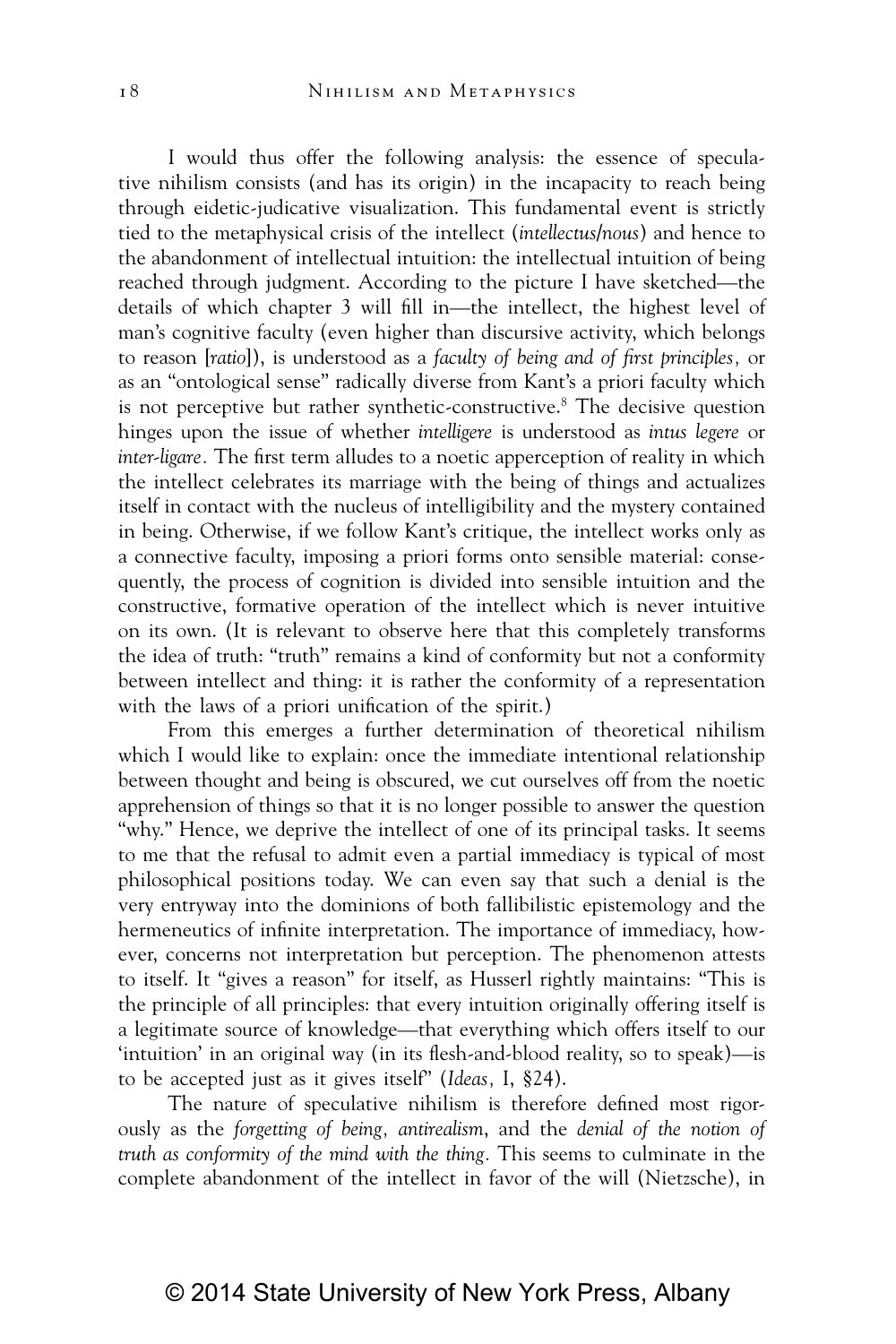the resolution of the entire process of reality into a pure act or "autoctisis" ("auto‑creation" or "self‑constitution") of the transcendental *ego* (Gentile), and in the destruction of the concept of truth as *adaequatio* or conformity (Heidegger). The reduction of knowledge to a never‑ending interpretation, the absolute conventionalism of opting for axioms and language, the fallibilism that dissolves every philosophical assertion, and finally the unconditional self‑certitude of calculative domination, all appear as stops along the road to theoretical nihilism. Along this path it seems impossible to give answers to the three questions that, according to Kant, encompass the entire task of philosophy: What can I know? What must I do? What can I hope for? We cannot answer the second and third questions insofar as there is no satisfactory response to the first. Corresponding to theoretical nihilism as antirealism are the "infinity of interpretations," "antifoundationalism," and the reduction of philosophy to a literary genre with no claim to truth. This is asserted in various ways by authors ascribing to contemporary contextualism including Derrida, Foucault, Rorty, Vattimo et al.

According to our analysis, nihilism and philosophical realism place themselves on opposite trajectories. With realism, the split between the world of thought and the world of things inaugurated by Descartes, pursued by Kant, and re-proposed by logical empiricism and again by various sectors of radical hermeneutics, is overcome. The antirealistic attitude easily becomes a smokescreen for voluntarism insofar as the will seeks to become the master of being since being cannot be known by the intellect.

Another aspect of major importance that merits our consideration is this: the opposition between the two triads—"realism, antinihilism, and the idea of truth" and "antirealism, nihilism, and the crisis of the idea of truth"—suggests a connection with the notion of "person," insofar as nihilistic philosophies are also philosophies of the "*neuter*" since they refuse to recognize a proper sense of personal existence. They are not personalist philosophies. In Nietzsche and Gentile we find a significant overcoming, and finally an elimination, of the personal subject. In Heidegger's case, it is enough to note, and I borrow this observation from Lévinas, that in his world we meet trees, fields, and rocks more than persons.

We can at least propose a strong thesis and then try to back it up: namely, the alternative between realism and nihilism is immediately also an alternative between personalism and nihilism. By leaving aside both the *cogito ergo sum* and the attempt to establish a complete philosophical system on pure reflection, realist philosophies formulate the Cartesian dictum in the following way: *res sunt, ergo ego cogito res.* Neither do these philosophies stop here: they also maintain that the highest level and mode of existence is existence in a personal form. Far from being an inadequate "thing-ism" which itself leads to the primacy of *neuter* (the *it*), *Seinphilosophie* recognizes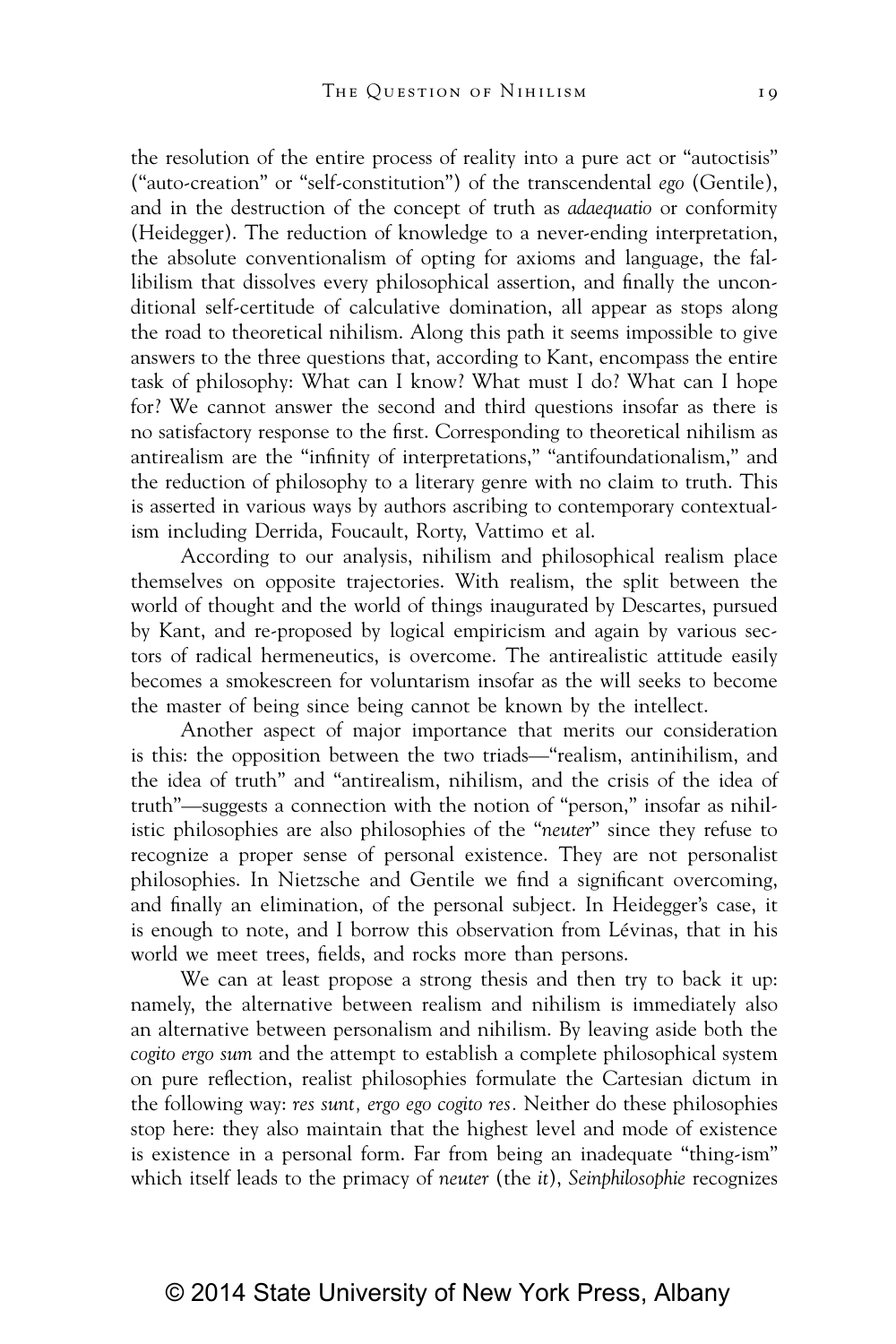the importance of the "I" and the "you" as personal pronouns. Thinking about the "I" and the "you" is therefore a dialogical philosophy that leads to a *metaphysics of the first person,* which on the theological side includes the conception of God as absolute Person. This conception, already evident in Aristotelian philosophy and its articulation of God as thought thinking itself (we do not know personal subjects without thought, just as we know no thought that does not adhere to a personal subject), reaches an apex in the self‑revelation of the divine name: *Ego sum qui sum.* God is the absolute "I," and that absolute "I" is being itself, an infinite ocean of existence. God is at the same time *esse ipsum* and the supreme "I."

From the potent seed of antirealism, the forgetting of being, and the critique of the notion of truth, along with the intervention of the will, sprout two further troubling aspects of nihilism. The first one is the denial of the principle of reality, a clear anti‑creationist thrust, and an anti‑paternal resentment: it is worth noting that contemporary forms of nihilism negate creation and give voice to the philosophy of de‑creation, according to which everything that exists is worthy of perishing within the context of a complete odium of existence (Dostoevsky perceives this element of nihilism with extraordinary acuity in his creation of the character of Stavroghin). The second involves a complete loss of contact with being resulting in a lack of meaning, purpose, and reason, to the point that Nietzsche presents an even deeper qualification of nihilism: "nihilism: it lacks an end, it lacks a response to the question 'why?'" It implies a perpetual lack of meaning that culminates in the doctrine of "eternal return" or "eternal recurrence" (*Ewige Wiederkehr des Gleichen*). At the inner core of nihilism we encoun‑ ter an attitude that can be summed up as follows: "It makes no sense to ask ourselves about being and reality; we can only ask ourselves how we should proceed to transform things." Later we shall return to these important themes and examine further Nietzsche's justification for these descriptions.

#### **Realism and Real Knowledge**

The abandonment of the doctrine of intellect and intellectual intuition leaves a gap between thought and being which we must now analyze by starting with the realistic premise that knowledge does not terminate in an idea or concept, but leads to the thing itself. It does this in the sense that the object (either sensible or intellectual, though here we are referring to the latter) immediately attained in the knowing act is the thing itself and not some substitute for it. There is no reason for us to believe, however, that there is nothing of the real behind the idea (as Berkeley maintained), or that that there is something that remains absolutely unknowable to us (as Kant held when he introduced the *noumen*); rather, we must maintain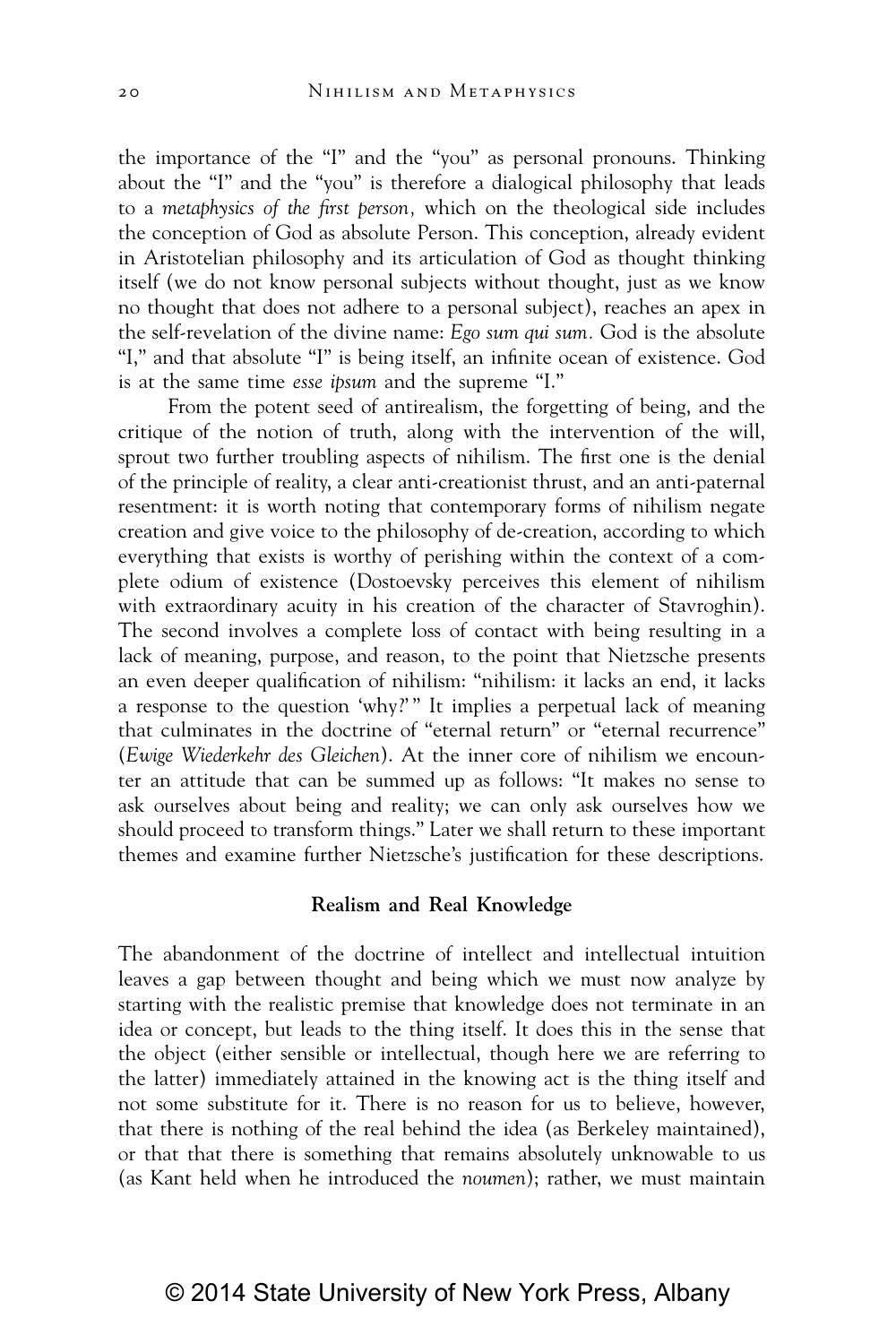that the *idea is the thing itself insofar as it has become an object of thought, "living" intentionally in thought: "id quod intelligitur primo est res, cuius species intelligibilis* [i.e., the concept] *est similitude."*<sup>9</sup> Through the mediation of the concept, therefore, the real object is attained. By proffering one or many concepts, intelligence becomes the thing itself, considered according to one or another of its various aspects, while never forgetting that the thing enjoys two forms of existence: one in the spirit and the other outside the mind. In order to avoid equivocation, we must recall that the meaning of "thing" is of course not reducible to a material thing that can be seen and touched. That would make realism nothing but a banal "thing-ism." "Thing," which translates the Latin *res,* is a transcendental, and signifies all that can become the term of a knowing act.

According to Thomas Aquinas and his commentators, knowledge does not pertain to the predicament of "action," but rather of "quality"; it is an immanent spiritual becoming in which the subject, by knowing the "other," is perfected by hosting within itself the form of the "other." In the cognitive act, intelligence not only conceives "being" by forming a concept of it, but in conceiving it, it perceives and reaches it. Because it is an object of formal—as opposed to total—abstraction, the concept of being is not the most generic and empty of concepts (as Hegel thought), but is, rather, analogous and transcendental.

On the basis of John of St. Thomas's analysis, the act of knowing effects a spiritual or immaterial *identity* in which the knower becomes the other as other (*fit aliud in quantum aliud*): *"cognoscentia autem in hoc elevan‑ tur super non cognoscentia, quia id quod est alterius ut alterius . . . possunt in se recipere*" (knowing subjects raise themselves above non-knowing things by the fact that they can receive within themselves that which is properly of the other as other).10 In the cognitive act one becomes *the other,* not just *other*. It is immediately clear that a great abyss separates these two formulas. To become the other as other means to accept otherness *totally,*  but precisely as totally *other.* It is an acceptance rendered possible by the unlimited intentional opening of the spirit, and on the practical plane by responsibility, care, and *agape* for the other. Insofar as it is a faculty of being, *intelligence is a faculty of the other,* a process in which the other is far from reduced to an inanimate, "dead," or impersonal being. The reduction of otherness to the "I" and his identity represents a phase in the crisis of the doctrine of knowledge. What I am proposing here is that the other is the true nourishment and lifeblood of intelligence. Among several authors who err on this decisive point is Lévinas, who maintains that thought conformed to the object implies a closure against the infinite, and in the end a philosophy of power and injustice.<sup>11</sup> But the intellect's opening and its quest of conformity with "the other" rather involves an acknowledgment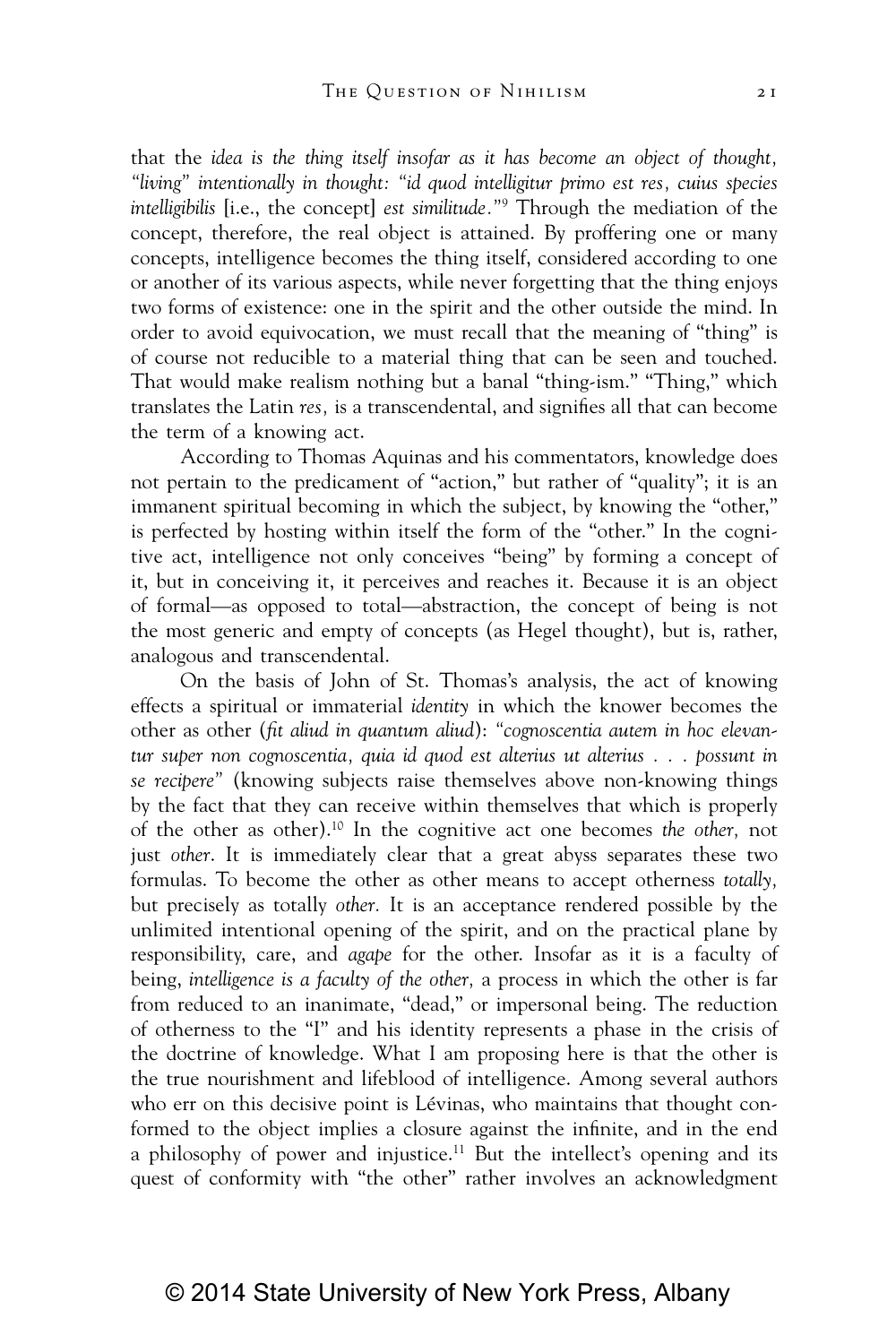of inadequacy, especially with respect to the infinite, toward which we are inadequate par excellence. Lévinas has rightly protested against the idea that to know is to identify the other with oneself—with the transcendental "I" that dissolves all otherness (we can think of the Gentile's actualism). He has shown the need for a metaphysics disconnected from power and domination by returning to formulas that, in their insistence on otherness, demonstrate their affinity with the formulas of the philosophy of being.

The intentional identity between intellect and object which occurs in the original opening of thought toward being (which Parmenides had already foreseen) is the most basic truth and fundamental condition of judicative conformity.12 Naturally, truth understood as "conformity" cannot be reduced to a notion of "truth" akin to a static or passive photograph of the real. According to John of St. Thomas, knowledge is always a spiritual process that does not consist in acting transitively upon a thing or in the production of a thing; it is a process in which the subject carries within itself the form of the other in such a way that in the cognitive act, a communion between subject and thing occurs, each of which remains distinct in being. It is a communion that manifests an intentional unity between knower and known so intimate that they form an even greater unity than that of matter and form. While the latter arises from an entitative composition, the former is immaterial and intentional. Intelligence would simply turn upon itself and produce nothing but representations of itself if it did not know something new and if it were not open to otherness and nourished by it.<sup>13</sup>

In these last considerations, a fundamental happening/event comes to light: human reason can never operate in an a‑personal way: there are no impersonal functions of the spirit. Even though Popper had spoken of an "epistemology without a knowing subject" when he hypothesized a neat separation between the cognitive act of the mind and the proposition arising from it, such that the truth would not belong to the knowing "I" but pertain exclusively to propositions (the "world three," to use his terminology), we believe that such a position would jettison the personal character of the relationship between intellect and object in the sense that human knowledge implies two poles: the personal individuality of the act of knowing and the universality of the object (being). If the entire person thinks and wills, any suggestion of an epistemology without a subject comes curiously close to the Averroistic thesis of the unicity of the intellect.

In the act of knowing, Spirit, World, and Being are related to one another from the beginning in virtue of the intentional opening of the spirit to the whole: *anima est quodammodo omnia.* According to Aquinas, the soul exists in man as the *situs* of all forms, such that it becomes in a certain way the totality of beings by receiving within itself all of them in the multiplicity of their manifestations.<sup>14</sup> Intelligence is an open and new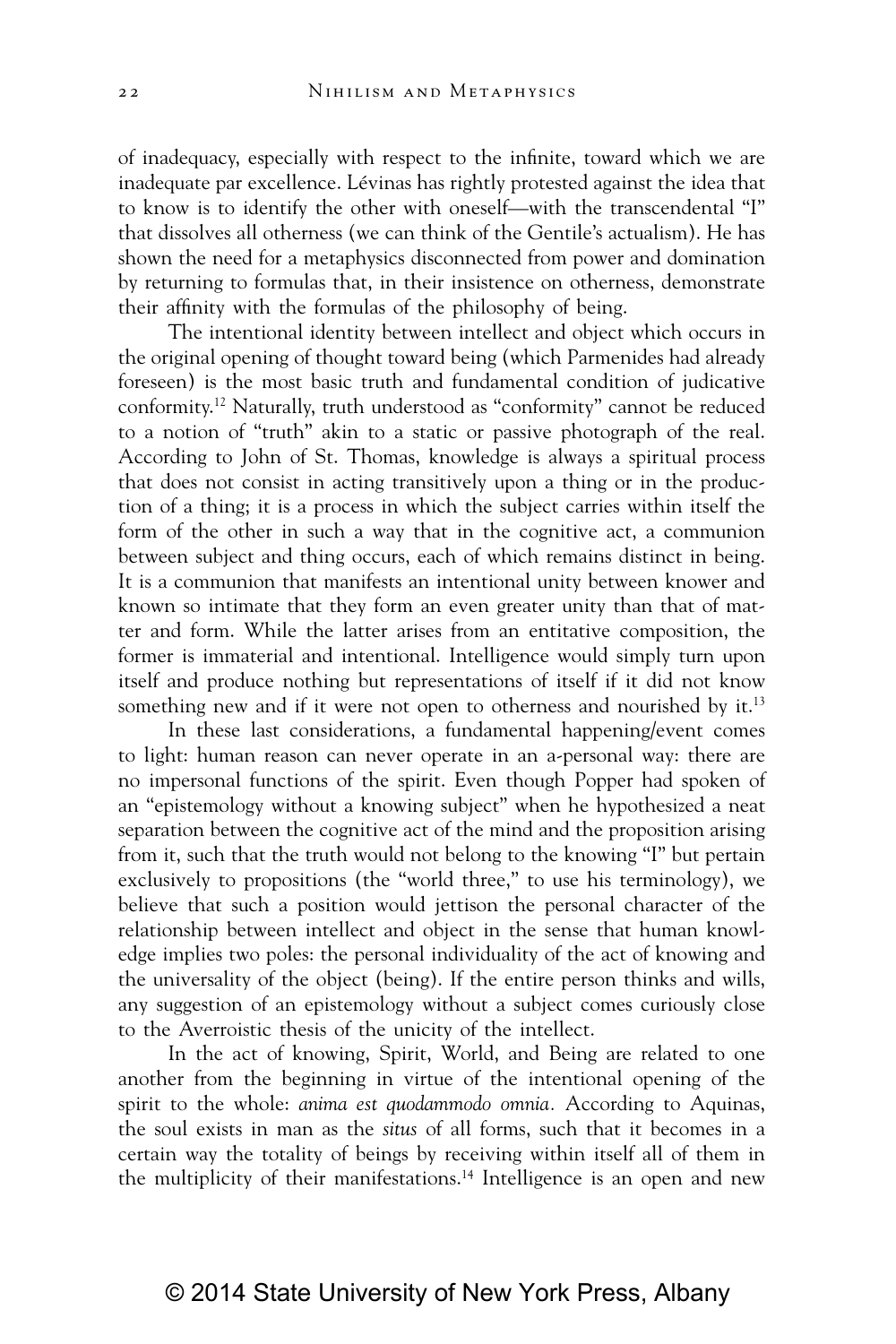life in the sense that spiritual beings live, besides their own life, the life of other beings. By means of the intellect, a cognitive relationship—not one of domination—is formed with the real. It leaves being to "be" as it is, but knows it nonetheless. It respects it in a pure "beholding," without overcoming or violating things as they are. It brings them intact into itself through the concept in order to contemplate them and nourish itself with them. Man therefore recognizes himself as part of an order in which something of being's intelligibility shines forth.

The act of thinking intellectually does not involve a *representation*  in the sense that a representing *subjectum* produces an object (or at least does not impose its own a priori forms upon it), but rather a *perception* that respects objects: it accepts being as it is and lets it be. Ideas *present,* but do not *represent*: the same abyss that separates *becoming the other* and *becoming other* lies somewhere between presenting and representing. Knowledge is a manifestation that respects the Other. Contrarily, in the activity of representation, the will's ordering power is at work, where thought—now focused on arranging, managing, using, etc., rather than knowing—consents to the promptings of the will. If the intellect and the thing known constitute an immaterial identity in the moment of knowing, then this constitutes the apex of *intellectual freedom*. It reaches its fulfillment when the intellect wel‑ comes being and transports it to the pure realm of thought, rendering itself fecund in the production of a mental word or concept. There is a dialectical triad in intellectual knowledge, which in its totality is thought itself, and which is articulated in three phases of the "immanence" of thought in itself: of its "procession" toward things and of its "return to itself" in a way analogous to the neo-Platonic triad of Plotinus and Proclus. But it is nothing more than an analogy, since for Plotinus and Proclus the triad is the ontological law of the procession from—and return to—the One, whereas for us it means only the law of the intellect in its thinking "being."

With the preeminence of the intellect we reach two important aspects of knowledge: (1) by adhering to the known object, the intellect acquiesces and achieves self-realization. In this way, we come to the true meaning of *episteme,* perhaps even more original than its meaning as incontrovertible knowledge. *Episteme* is that stable knowledge that is tied to an act by which the intellect comes to rest in silence with the object (cf. *Cratylus,* 437a); (2) Knowledge is the expression of a "being‑with." The ontic‑cogeneration of my "being there" and the "being there" of the other is linked to the generation of a cognitive relationship of the subject with the other in a communality that itself is an intentional identity.

Metaphysics is *theory.* That is, it is an orientation toward being, toward the real, and toward the world with a cognitive‑contemplative intent; it does not intend to dominate or manipulate, but only to welcome within itself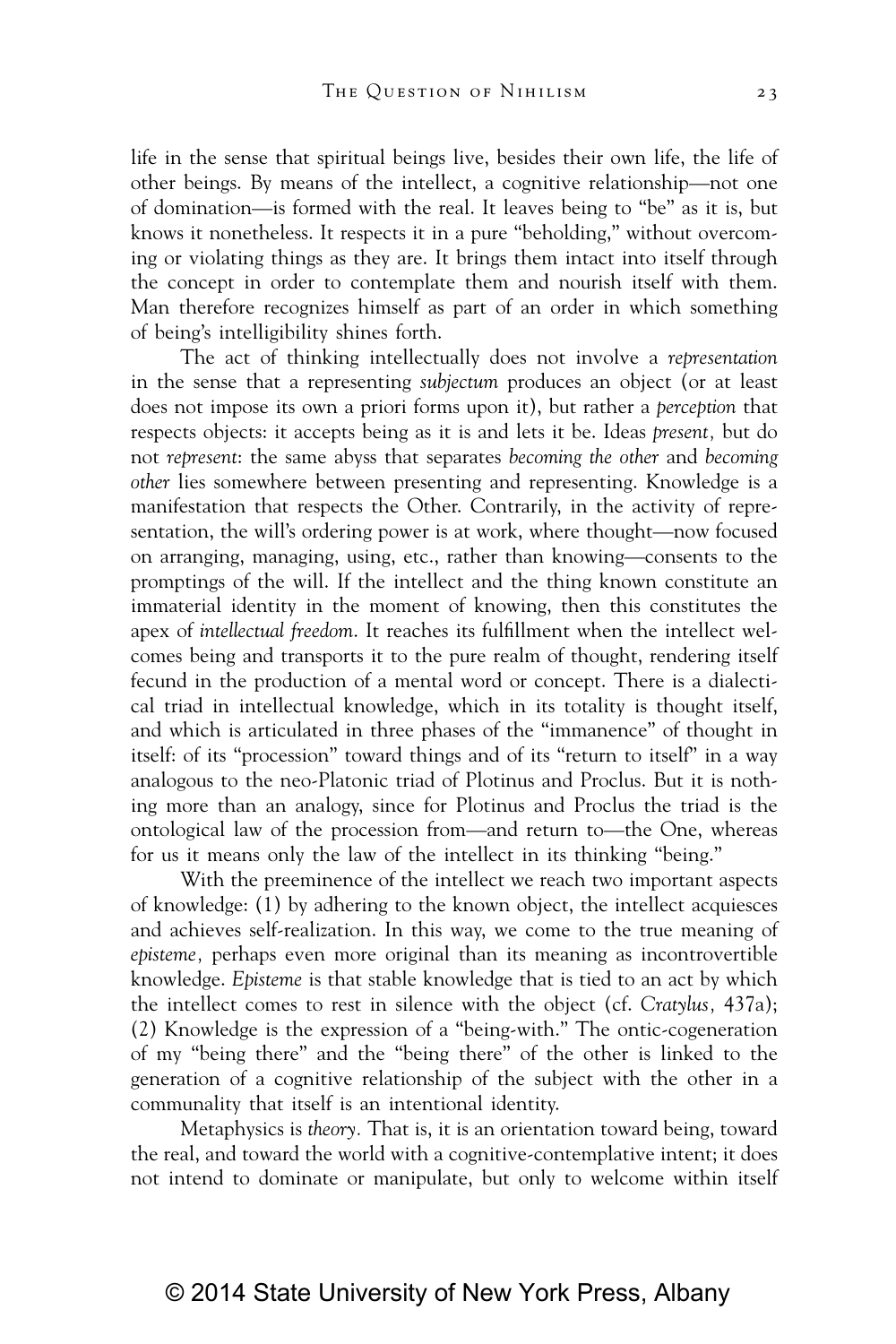reality as given. Theory therefore is a primordial and original expression of human existence; it would be a mistake to take it as a defective or impotent moment of praxis. These considerations allude to the doctrine—perhaps the preeminently classical doctrine—of the superiority of the speculative intellect over the practical intellect: the knowledge of being and its subsequent connection with wisdom is the primary role of the intellect. Through the act of the speculative intellect, which is a personal embrace of being after its struggle with it, the search for truth on the part of the subject is made explicit. By knowing truth, the speculative intellect keeps the practical order and the entire ordering of culture in their proper place. For this reason, the crisis of the speculative intellect spreads its effects in every direction. Metaphysics is therefore opposed to the ideology of technological scientism, which reduces being to "matter plus energy": to a substrate totally available for any kind of transformation under the guidance of the subject's will. Inasmuch as *theoria* is turned to a pure knowledge of things just as they are, metaphysics is neither praxism nor an auto-poiesis of the transcendental "I," nor is it the autoctisis of Thought. By searching for pure knowledge and avoiding the snares of a false consciousness, metaphysics helps keep man away from various forms of ideology.

With the crisis of the intellect's surge toward being and truth, conceptual knowledge loses its force as something real, and it is considered a production of consciousness or the result of a process based on consent. This position, more deeply ingrained than one would think, exerts its influence on today's postmetaphysical "contextualism." Contextualism means rigorously circumscribing any cognitive claim within its specific historical, social, linguistic, or ethnic context, in the sense that the truth basically consists in intersubjectivity reached through agreement and is sustainable only by a certain cultural lexicon. Given postmodernism's abandonment of metaphysics, contextualism intends to do away with metaphysics by embracing the philosophy of the subject. Nevertheless, metaphysics reemerges in an oblique way through an analysis of the speaking subject's performative acts, which are attributed to the underlying practices and structures of linguistic production in which the relationship with being is simply an "x" and knowledge melts away into genealogy.

### **What Does It Mean to Think?**

The foregoing considerations are mostly aimed at the original and elemental moment in thinking: namely, the formation of the concept (apprehension). But they already hint at the consecutive phases of judgment and reasoning. We will deal with the question of judgment in later chapters. Nevertheless, our considerations have brought us to a point where we can propose an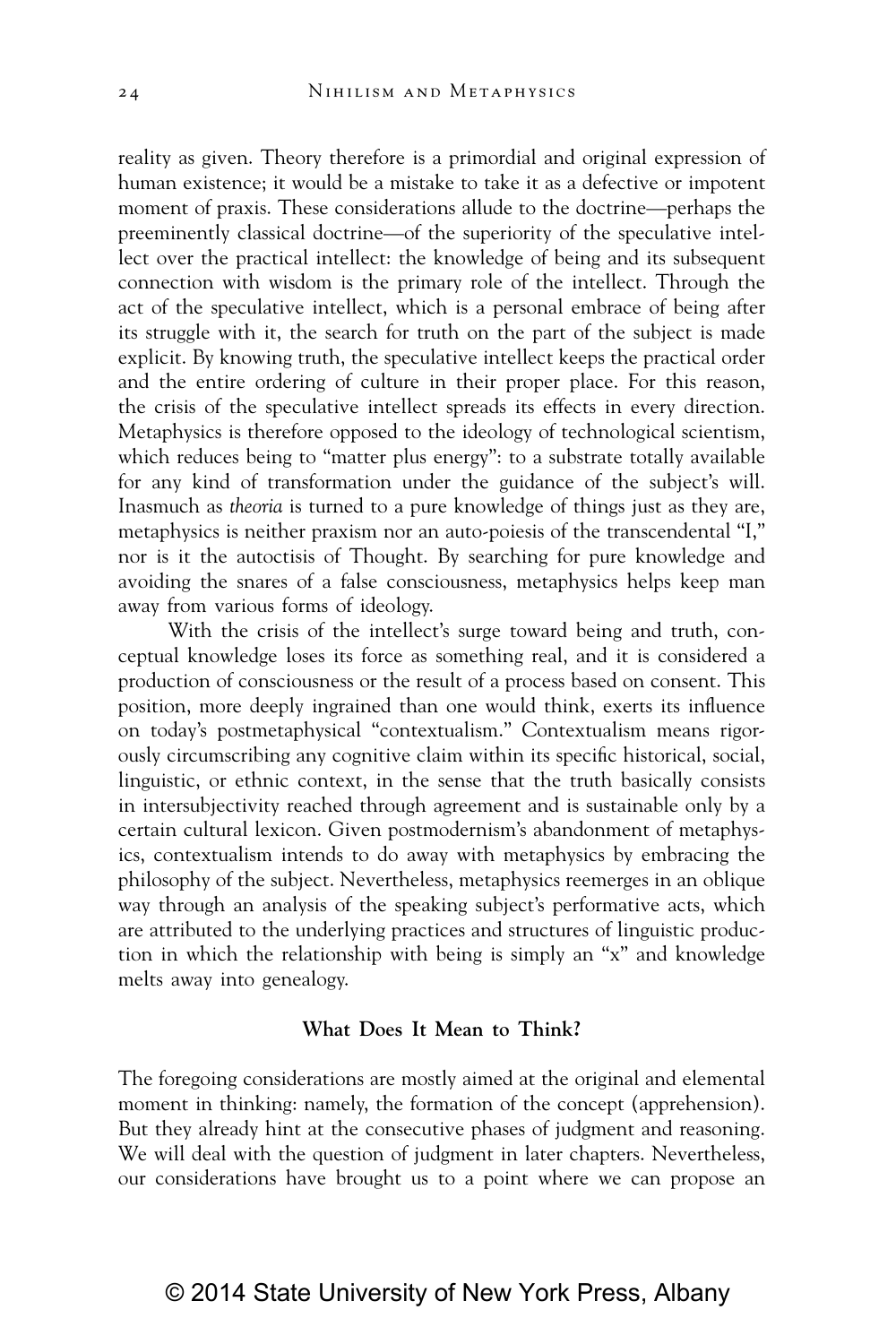answer to the following question: *What does it mean to think*? It is a question that resounds through the centuries and to which Heidegger dedicated much time, though he failed to reach a satisfactory answer. Kant, for whom thinking meant hosting representations in a conscience, also failed in this regard.

*Thinking is originally to conceive an idea and to express a judgment.* It is simultaneously an *identification* through apprehension and a *placing in rela‑ tion* of subject and predicate by means of a proposition: the intentional identity of the knower with the thing known by means of a concept, and the establishment of a relation between two different notions by means of a declarative statement, through which a conformity with the real is sought, and which presupposes the formation of those notions in the original moment of thinking.

I hope the reader will excuse me if I insert an autobiographical anecdote here which has gradually matured through the years of preparing this volume. Step by step, as I reflected on the authors and schools of various philosophical persuasions, I noticed with surprise that an invisible thread seemed to run through all of them. Each attached a great importance to judging without placing much importance, if any, on apprehension, conceiving, and the formation of the concept. I was struck by the fact that such an emphasis appears in logical neo‑positivism, analytic philosophy, in Frege, Wittgenstein, hermeneutics, actualism, and postmetaphysical thought; in Nietzsche, Heidegger, Popper et al. In looking back over his intellectual apprenticeship, it is telling that Gadamer writes: "We had learned that thinking was charting out relations, and it really seemed to be correct that one should reflectively put a thing in a certain relation and then make a statement about this relation, which one called a *judgment* (p. 61). . . . But suddenly we learn (from Heidegger) that thinking is showing and bringing something to show itself."15 For Gadamer and others, before the Marburg lectures with Heidegger, thinking meant placing in relation and therefore judging. The same held for Wittgenstein.

Particularly germane are the famous statements made in the second line of the *Tractatus* ("The world is the totality of facts, not of things")16 and in the beginning of Section 4 ("Thinking is a proposition endowed with sense"). Since things are apprehended in a concept and facts by a judgment, the fact that the world is constituted by facts and not things implies, by way of isomorphism between language and reality, a primacy of the proposition over apprehension. Wittgenstein is essentially saying that to think is to judge, whereas silence enshrouds the pre‑predicative moment of thinking. Frege held the same position before Wittgenstein that thought is the meaning of an utterance.<sup>17</sup> If the relationship is so strict between thinking and uttering as to be practically univocal, we might ask: Is that which precedes the utterance (in the pre‑predicative moment) already a thought?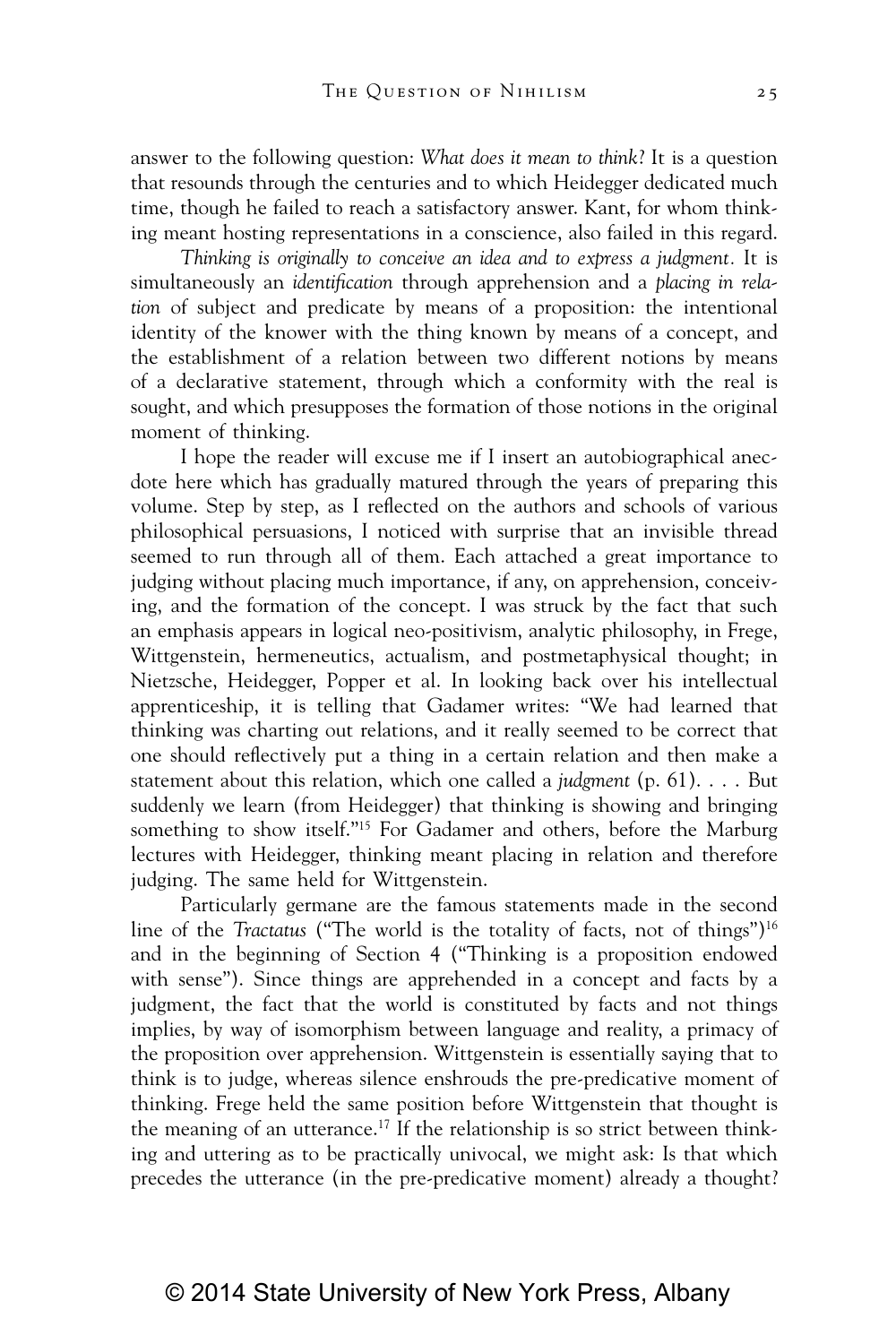If we respond negatively, a further question arises: If it is not thought, then what is it? If we answer affirmatively, then how does apprehension occur? After Frege and Wittgenstein, Popper held that ideas (expressed in concepts), terms, and words are without any philosophical importance, while assertions, propositions, and theories are of immense philosophical importance. To the question "What does it mean to think?" Popper responds that to think is to formulate theories (i.e., complexes of judgments) that can then be tested. His polemic with linguistic analysis and relative philosophy always prevented him from taking into consideration the element of how the concept is formed and its relation with the thing, leaving his realism unrealized, fragile, and incomplete.

The authors who in different but converging ways assign unquestioned priority to judgment over apprehension imply that in the end it is less important to ask, "What is a dog?" (a problem of essence) than to assess whether the proposition "dogs are animals" is true or not. Such an attitude adequately explains why Popper placed such emphasis on theories (e.g., "world three") expressed only in judgments.

The loss of thought's intentional-realistic character and of the corresponding forgetting of its original moment—i.e., the formation of the idea as a sign or similitude of the object—is one of the sources of theoretical nihilism.

#### **Existential Intellectualism as Anti‑nihilism**

If the intellect's proper work of accepting or "seeing" being is left incomplete so that we never reach the level of a pure contemplative knowing, then the way of philosophy as theoretical knowledge of the real remains blocked: at most it can only be physics. We thus risk understanding the world only as an obscure and self‑enclosed entity with no internal ordering and consequently an object for dominion or transformation through the will to power; or contrarily as a place for mystical‑poetic experience in which one seeks, by means of the evocative force of the poetic word, a nostalgic access to being.

In relationship to the triad "antirealism/forgetfulness of being/critique of the idea of truth," nihilism seems an event that progressively interested *modern* metaphysics precisely *as modern*: a situation from which we can escape only by means of a knowledge of being obtained through *Seinphiloso‑ phie.* In such a philosophy, anti‑nihilism unfolds as *existential intellectualism,* in the sense that it moves with the intellect toward existence itself: not just toward this or that existence, but to existence as such in its transcendental breadth reached through a decisive noetic act in which the intellect, by conceiving the idea of being and forming a judgment of existence, reaches the root of reality: or rather to the very act of existing (*esse/actus essendi*) of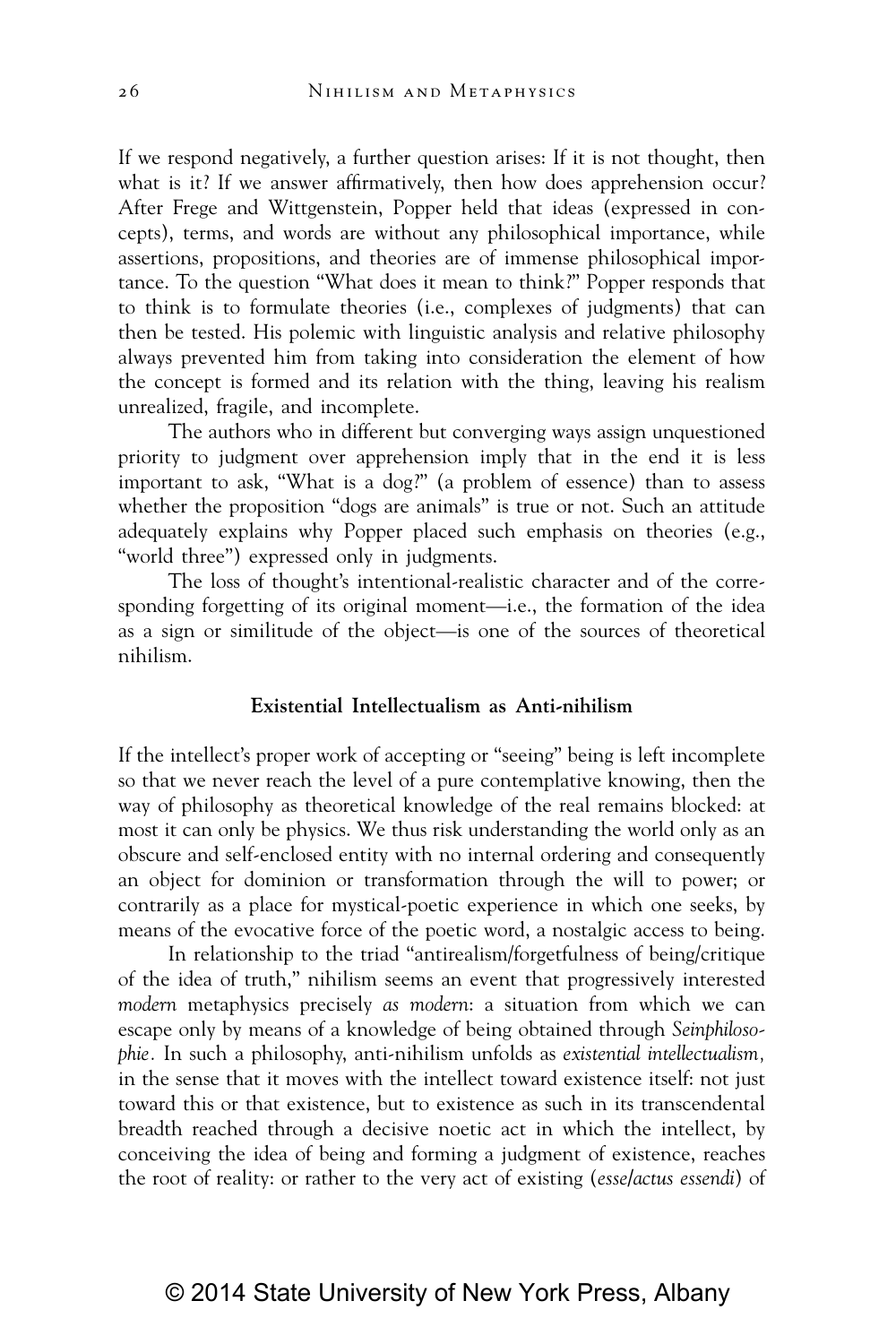things*.* Such knowledge occurs in the form of an intellectual intuition—not a pure one, as Plato thought, but an abstractive one, starting from sensible knowledge and the abstracting‑judging activity of the intellect, which we may also call a "judicative intuition" since it takes place through a judgment of existence. Far from being a type of generalization reached by induction from a plurality of empirical representations, the abstractive intuition, precisely in virtue of being an abstraction, reaches the universal in the individual.18 We must note that intellectual intuition occurs through a twofold movement of activity and receptivity: a movement that does not occur in sensible knowledge insofar as it tends toward receptivity. The active openness toward being and the trustful acceptance of it are already alluded to in terms that have been revered throughout the tradition: the agent intellect and the passive intellect.

By designating the philosophy of being as "existential intellectualism," we assign strict primacy neither to praxis nor to theory. The importance which this book attributes to the intellect is to be understood as relative to the one, true primacy of any realist-existential philosophy: the primacy of *being/existence.* Neither essence, nor practice, nor theory, nor will, nor doing, nor acting occupies the highest rank: only existence, which the intellect turns to in order to know it. Theoretical activity holds prime of place in the order of knowing, though not in an absolute sense, because it is completely relative to the knowledge of existence.

In post-Kantian philosophy, which tends to overemphasize the negation of intellectual intuition (in fact, this is the decisive and all‑encompassing presupposition of the *Critique of Pure Reason*), we find that the most radical negations of intuition can be summarized into four types: first of all, that of Nietzsche (in this respect he remains completely in line with Schopenhauer and Kant), vividly expressed in his anti‑Platonism; that of Gentile (in the wake of Donato Jaia, Bertrando Spaventa, and Hegel), which he extends through a consistent critique of all forms of realism and Platonism; that of Carnap, where the author confuses intellectual intuition with something obscure or "mystical" and thus fails to recognize that it is expressed in concepts and can therefore be tested) and of analytic philosophy in general; and finally (though more indirectly than directly), that of Heidegger, according to whom there is no intellectual perception of *Sein*, but some kind of "experience of being" (*Erfahrung des Seins*). Through different paths, each ends up propagating the same exhortation: "no more metaphysics!" Such is the final assertion of every consistent form of theoretical nihilism. This suggests that we can interpret the decline of certain strands of modern philosophy as the inevitable result of the abandonment of the doctrine of the intellect.

At the same time, the description I am proposing seems to confer upon nihilism a more or less unitary character attributable to a single,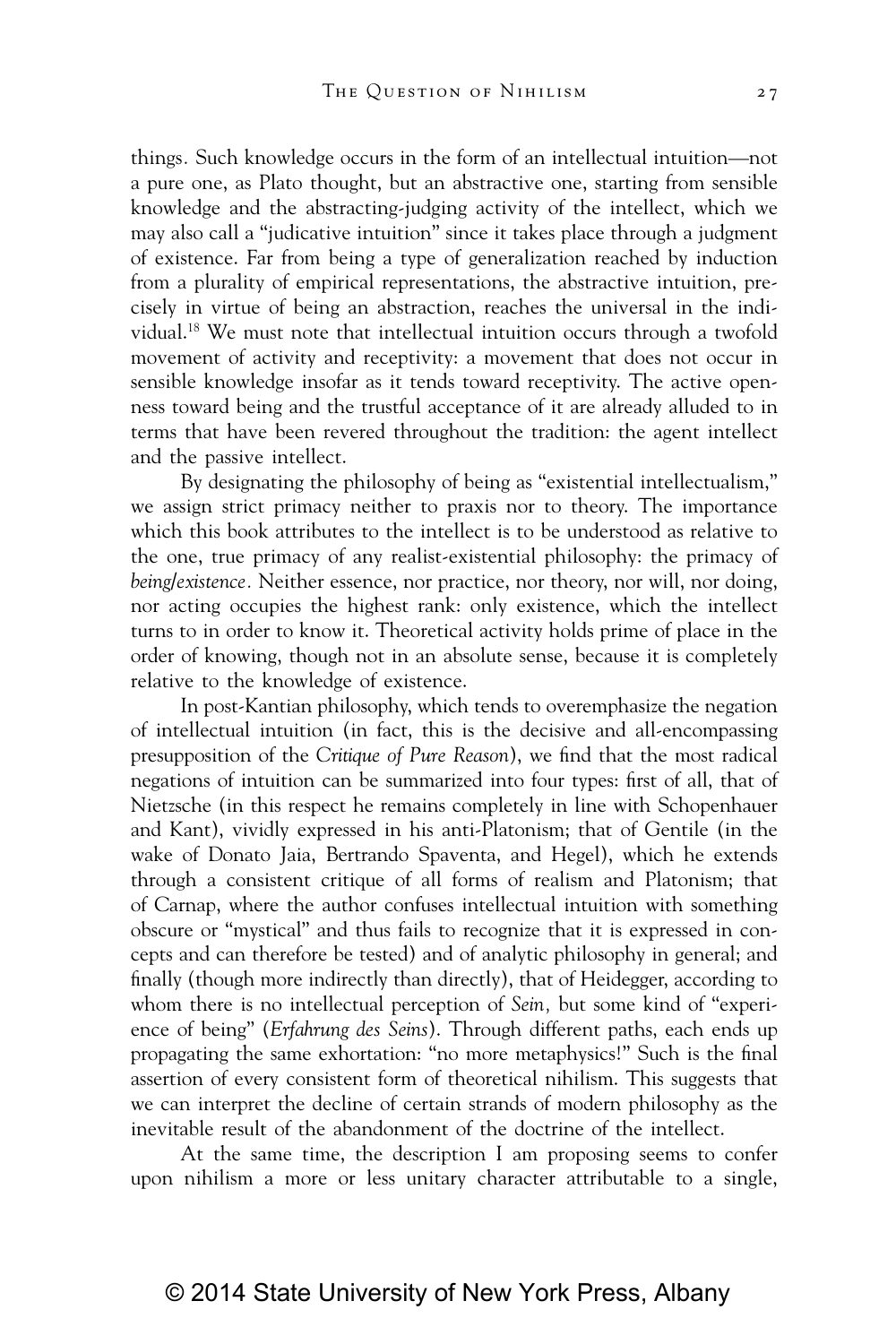common origin. To demonstrate this, it will be necessary to investigate the presence of nihilism in a few select authors: in part II, we will turn to Nietzsche, Gentile, Heidegger, currents in hermeneutics, logical empiricism and analytic philosophy, and Habermas. Habermas himself can be taken as a representative of postmodern‑postmetaphysical currents in philosophy, which, in failing to link the intellect's noetic activity with *theory,* opted for various forms of praxis and gave *practical reason—*weakly reformulated in a formal‑procedural way—pride of place.

#### **A Digression on Language, Thought, and Reality**

Reflection on language is at least as old as (if not older than) philosophy itself, going hand in hand with it from the beginning—we can think of Plato's *Cratylus*. It accompanies the philosophical enterprise through the centuries. The problem of language, which has become such a heavily traversed terrain over the last several decades that its importance in twentieth‑century philosophy is akin to that of knowledge in the modern period, is a river fed by the tributaries of hermeneutics, analytic philosophy, structuralism, and, in a certain way, phenomenology. It its most radical form, it gives the impression that there are no genuine problems for philosophy except linguistic puzzles, by which philosophy, and particularly metaphysics, would be cut away by the razor of linguistic analysis.

In the schools cited above there are various and at times contrasting descriptions of language, its birth, the relationship between history and its structure, symbolism, etc., which we will not be able to discuss here. Per‑ haps in the despair of arriving at any conclusions about the relationship between thought and being, this theme has been transformed into that of the relationship between being and language (considered by Heidegger as the dwelling place of being), or merely into the study of the language alone. In effect, the schools generated by Frege, Wittgenstein, Russell, and Carnap revolve around the study of language—either in its purified form as science or simply as ordinary language—as their primary object, either considered in itself or as an entryway to thought. Not a few philosophers of language place hermeneutical understanding on a pedestal of unquestionable universality in a way similar to *Truth and Method,* where understanding is not one possible attitude for the subject, but the mode of being of existence itself.19 Hence, the existence of "being-there" (*Dasein*) is considered hermeneutical in itself, according to an interpretation of *Dasein* that elevates language to a universal medium. Corresponding transformations of the concept of being accompany the method along the way. First of all, in conjunction with the metaphysics of finitude, being is taken as equivalent to the being of *physis* toward which *Dasein* is understood as "being‑in‑the‑world." Later,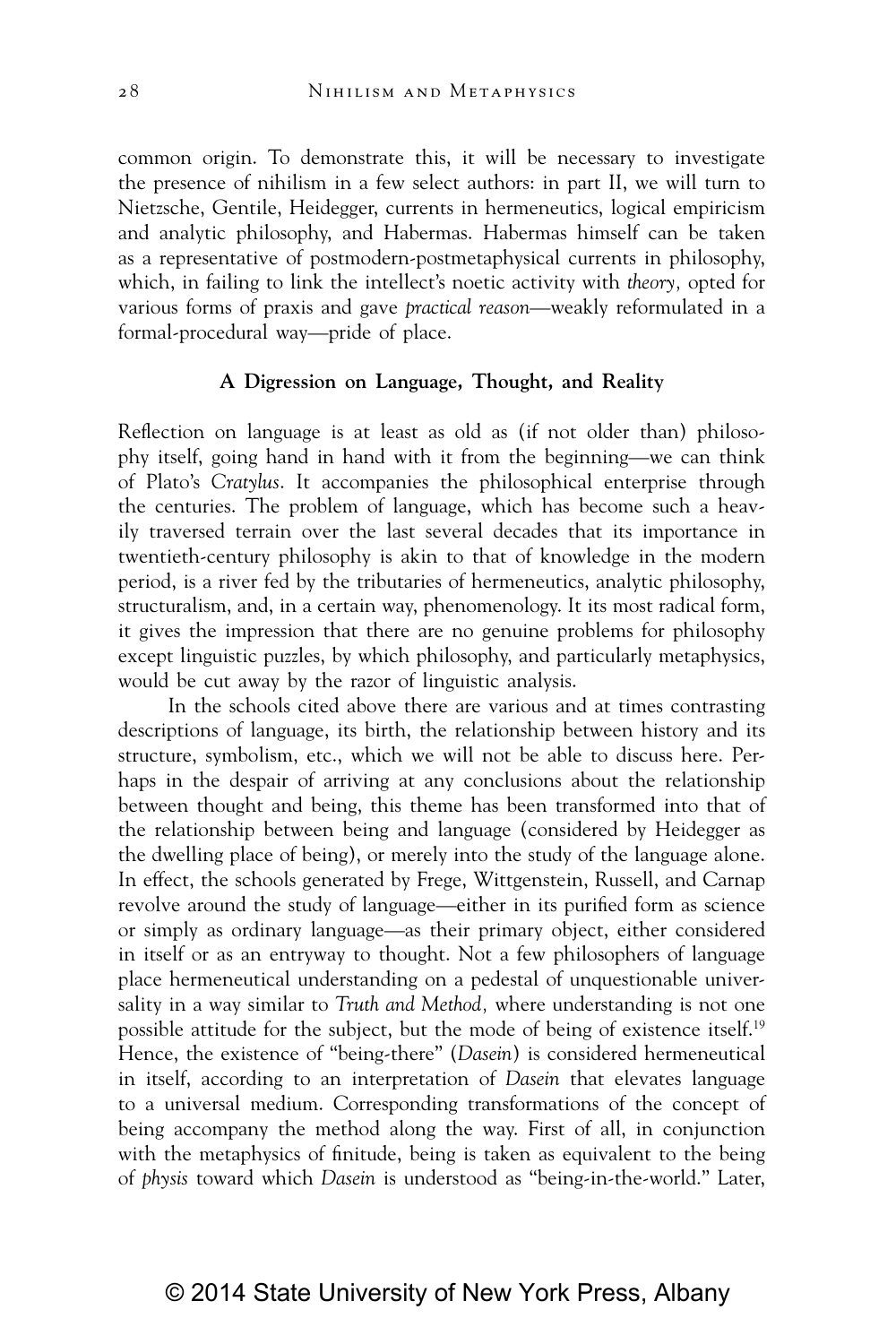"being‑in‑the‑world" is identified with "being‑in‑language." Subsequently, the most real reality of being is considered language under the radical rubric of the essential "language-ness" of being, according to which "being is language." Such a position makes a much stronger statement than the following: "the being which can be understood is language," for this implies a linguistic resolution‑dissolution of existence itself.

It is well known that in *language,* just as in the more general theory of *signs*—of which language is an important, though no means the only, element—the signifying relation between "word" and "thing" plays a leading role. Insofar as language is, and cannot help but be, a system of signs, it is intrinsic to its nature that it denote something: in its signifying relation language is a carrier of a "referring to"—either to things or to objects which the word denotes and represents with creative liberty, since "no sound is by nature a noun."20 The semantic function performed by a name, be it proper or common, lies in its reference to an object; a name stays in its own place, so to speak, and expresses the mind's cognitive intention. *With‑ out the relation of signification there would be no language*. In other words, we can assume that spoken language was born after a phase of "language by gesture" conveying specific signifying relations. Human beings subsequently discovered that they were able to express those signifying relations in other ways: namely, through words. Recognizing the almost limitless possibilities of this mode of expression, the human race gave birth to various forms of language: practical, poetic, religious, etc.

Within this complex series of languages, let us consider specifically that which is directly conceptual as well as its corresponding type of knowledge, as opposed to that which is indirect and mediated. Our interest in language as a *direct* sign of the thing/object (in the sense that the *relationship*  between the two is direct) is not meant to be a rejection or misunderstanding of another fundamental function of language: namely, the recourse we have to the "translated" sign, or to a system of signs coordinated among themselves and which lead to some "other." In this case, a structure of direct and literal signification indicates something beyond itself by an indirect and figurative sign which can only be known through prior signs. It is a complex way of interpretation where the task is to decipher different structures of signification, whether they be various kinds of texts or a group of signs (e.g., dreams) that refer to the unconscious (as in psychoanalysis). By turning our attention to the *direct* sign rather than a translated sign, we underline the idea that language is the bearer of a reference to real existence, without which it would become a self-referential system of signaling in the way that a lamp can be reflected infinitely in a hall of mirrors.

There is no doubt that natural language plays a central role in human experience (in communicating, intending, and experiencing others and the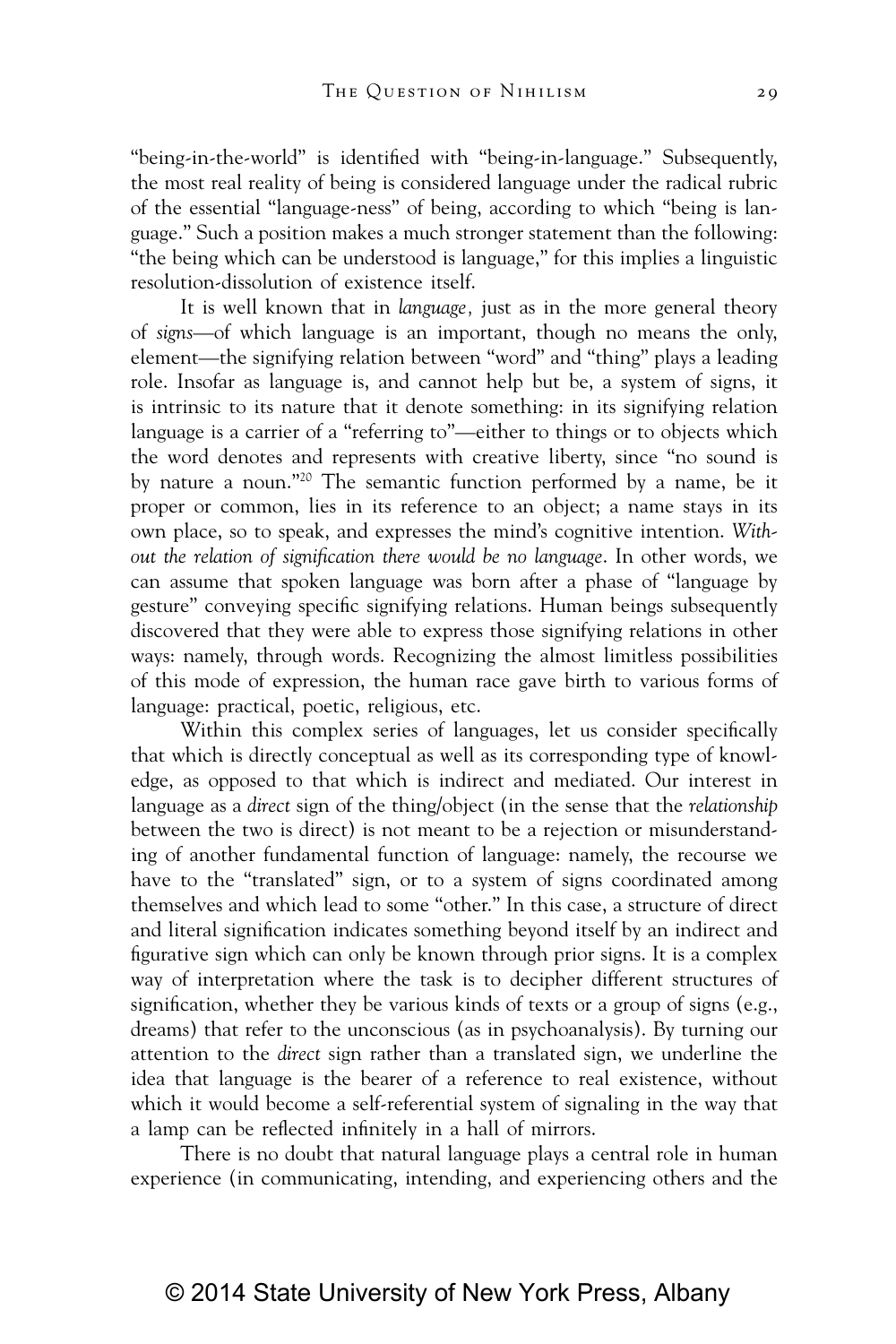world), and that the prescientific life-world expresses this fact quite naturally. But we must ask: What allows language to be a medium between subjects? Natural language is an immense reservoir of intuitions and meanings that can feed our ontological search. Immanent to language and emanating from it is a "genetic ontology," a sort of "universal grammar" in which we find a logic of being and its stability manifested by the enduring structures that stand at the base of language.<sup>21</sup> In the linguistic forms of affirming and negating, of the whole and the part, the good and evil, lives a natural ontology immanent within language, of which the transcendentals are the supreme grammar. The speculative lexicon is different, though not separate, from the lexicon of natural language. They merge in a common horizon of questioning which is always present and stratified in natural language, and which expresses the intellect's spontaneous functioning and its first apperceptions. What is essential to the word is the link between being and things inherent to all languages. In their variety, these constitute "national ways to being," so to speak. On the other hand, historical transmission is by nature linguistic, but from this we cannot deduce that everything transmitted linguistically is historical; that would be to fall into a complete identification of the mode and content of what is transmitted.

Our considerations up to this point present three ideas worth pondering momentarily: in philosophy, language is not merely a pure object that can be studied apart from everything else; language is less relevant and primary than thought; and the most radical characteristic of thought is not linguistic. The immense importance given to language masks an misdirected tendency to sever language from thought and the experience that creates it and makes it meaningful; to hypothesize it as a reality in itself as a "pure object" capable of being studied *in vitro* apart from any life‑context and the signifying relation of which it is a vehicle, as well as apart from its intrinsic reference to the thing/object. This method, though possible for linguistics, seems out of place in philosophy. Insofar as it expresses reality, it is thought—not language—that is true and correct, for the latter emerges from the realm of free productivity and does not always naturally represent the real. Language is not a photographic reflection of things (indeed, neither is thought, if we consider the immense freedom it has to create, manipulate, compose, and divide concepts. The mind does indeed enjoy its own freedom, but it is a freedom directed toward the perception of the real through the mind's intentional act).

According to Thomas Aquinas, language originates in the intellect and has the character of a sign. It therefore has the capacity to manifest something other than itself. On the basis of a highly developed notion of *verbum* within the Christian philosophical tradition and its reflection on the Trinity, Aquinas adopts the position that within man is a triplex word: the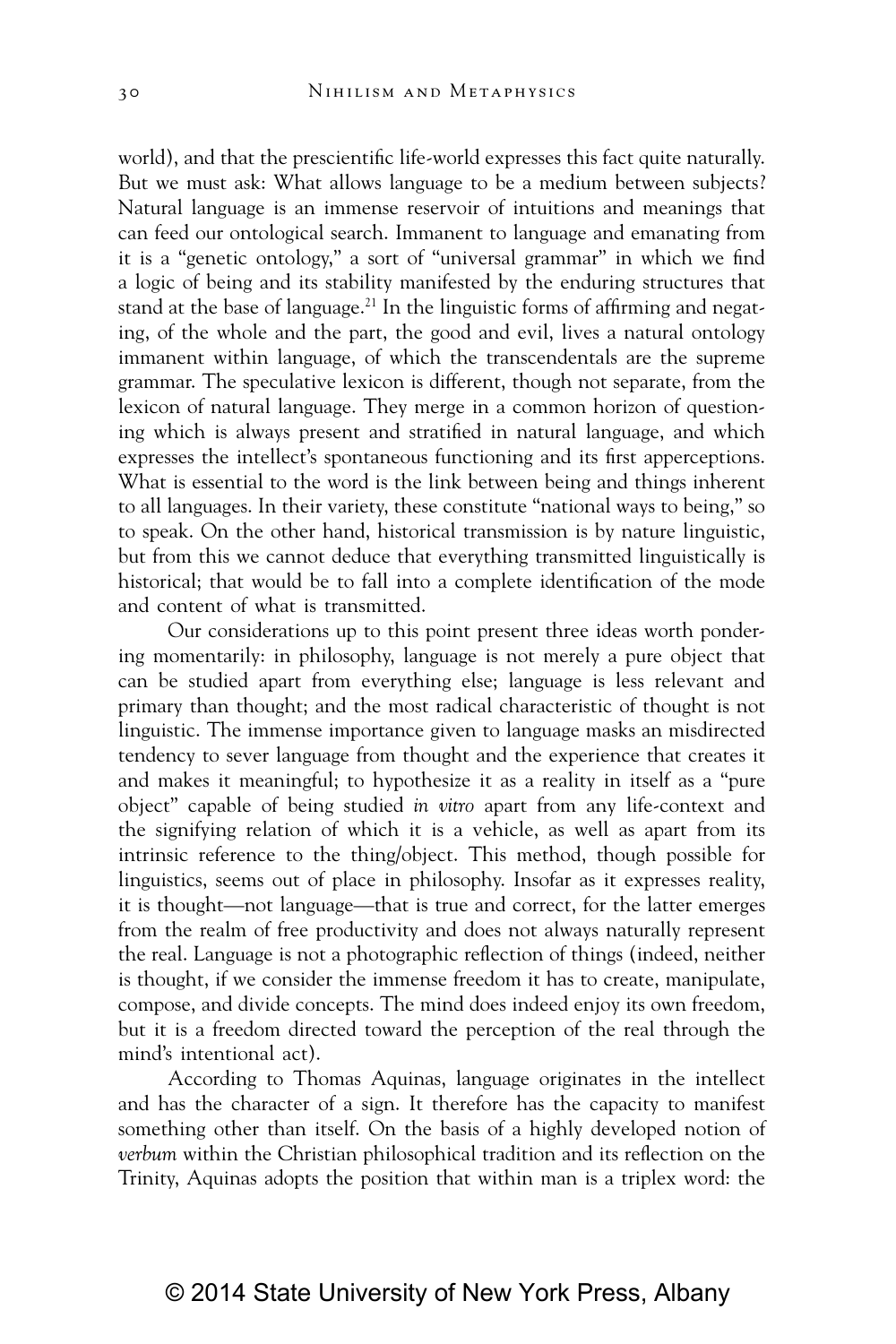*verbum cordis,* the *verbum quod habet imaginem vocis,* and the *verbum vocis.*<sup>22</sup> The first, conceived through the intellect, is the *verbum rei* or the immediate intellectual similitude of the thing itself. The second is the *verbum cum syllabis cogitatum,* and the third is the *verbum oris*—the vocal or pronounced word. The first is the most radical, insofar as an intuitive act of the intellect attains being in a prelinguistic way, and the "word" of the mind is not yet *cum syllabis cogitatum.* In forming the *verbum interius cordis,* thought precedes language: "I think, therefore I speak"; not "I speak, therefore I think." The *verbum cordis,* which is tied to no particular language, is the object itself or the nature of the thing as thought: that is, the object as it exists in the mind as the result of the *emanatio intellectualis,* which is not a reflexive act but the intellect's production within the very act by which it thinks an object. There is no reflexivity here because the concept does not express the spirit but rather the things themselves. We experience language as an imperfect and always perfectible *instrument* which we use to express what we know.

The formation of the *verbum cordis* (i.e., the concept) arises from the very act of intending: from the intellect in act emanates the concept in act.23 This does not occur as a passage from potency to act, but from act to act. At the very moment the intellect is in the act of knowing, it has a *verbum cordis* within it. The concept can neither be formed before the act of intending nor after (in such a case the knowing act would not have an object): *"Intellectum autem in intelligente est intentio intellecta et verbum"* (*Summa Contra Gentiles, IV, c. 11*). This means that the mind, by constituting the universe of language as an autonomous totality, can reflect upon itself as a world of extraordinary richness. This method, however, involves an indirect or a "second look" type of reflection in which the real universe is neither posited thematically nor reached directly.

Let us now respond to the question "What is it to think?" by specifying further what is meant by the claim that: *the most intimate nature of thinking is not originally linguistic but a type of identification,* in the sense that there is a prelinguistic intentional identity between intellect and being. This was the venerable teaching of Parmenides, subsequently corrected and refined by Aristotle. At that level, it is the perceptive act that produces language and not vice versa. This seems to hold, for example, in the dynamism of color perception through the senses. The perception of a plurality of colors induces a corresponding linguistic production: a language which included only two color terms (such as black and white) would immediately be judged deficient and in need of reformulation. The anteriority of thought to language, which hinges on the mental act that abstracts intelligible information from the intentional import conveyed by the senses, makes it certain that the historicity of language is partial—and so, in a similar way, is that of being. One of the fundamental tenets of historicism is the identity of being and language